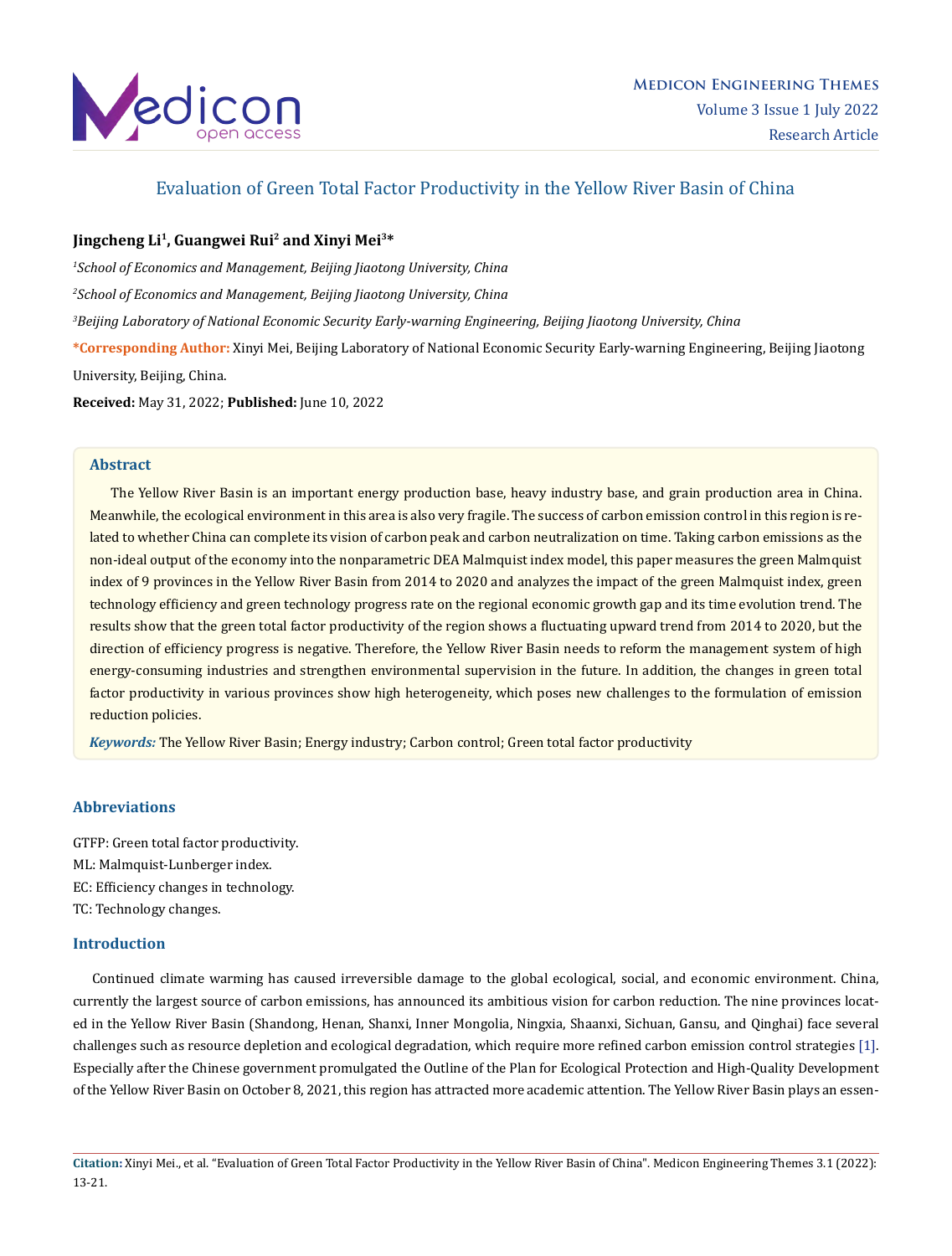tial role in China's food security and energy security. Therefore, it is necessary to evaluate the green transition status of this region [2].

 Total factor productivity has been widely used to study the sources of economic growth and factors related to economic and social sustainability. On the premise that the input level of various production factors remains unchanged, the additional production efficiency is total factor productivity. For example, if a country's input factors, such as capital and labor, increase by 10% respectively, and if there is no productivity progress, the increase of output should also be 10%; if the output increases by more than 10%, such as 15%, the additional 5% is statistically "residual", which is the contribution of total factor productivity to output in industrial economics. Scholars generally believe that one way to improve total factor productivity is to improve production efficiency through technological progress, and the other is to improve allocation efficiency through the re combination of production factors. From the micro level, enterprises adopt new technologies and processes, which can improve total factor productivity. At the macro level, total factor productivity can be improved through resource reallocation, such as the transfer of labor force from agricultural production sector to efficient service industry.

 However, in the process of measuring economic growth, the traditional total factor productivity does not take resources and environmental factors into account. The calculated results will not be conducive to the accurate evaluation of social welfare changes and economic performance, and may mislead the policy suggestions, making the economic development in the direction of "only GDP" and not conducive to the construction of an environment-friendly society. Especially after the 21st century, with the development of science, the popularity of the concept of green development and the deterioration of environmental pollution, the academic community began to pay more attention to the role of environment, which is no longer an endogenous variable of economic development, but also a rigid constraint of high-level economic development [3]. Since Chung (1997), scholars have tried to incorporate environmental factors into the measurement system of total factor productivity and named it green total factor productivity or environmental total factor productivity [4].

 Pittman's research began to incorporate undesirable outputs, such as carbon emissions and sewage, into the production efficiency evaluation system [5], and Chung's innovation was made on this evaluation system. An environmental regulation behavior analysis model Activity Analysis Model based on Directional Distance Function is proposed by Chung at el. The introduction of Directional Distance Function is a methodological breakthrough, which can reasonably fit the restrictive effect of environmental factors in the production process and make it possible to capture the real economic effect of environmental regulation.

 In order to comprehensively evaluate the current status of green transformation in the Yellow River Basin and make targeted recommendations, this paper chooses to assess the green total factor productivity of this region.

# **Materials and Methods**

## *Study area*

 The Yellow River originates from the Qinghai–Tibet Plateau and enters the sea in Shandong Province, spanning 5400 km. According to the planned scope of the Outline of the Plan for Ecological Protection and High-Quality Development of the Yellow River Basin, promulgated by the State Council of China, the Yellow River Basin contains nine provinces: Qinghai, Sichuan, Gansu, Ningxia, Inner Mongolia, Shanxi, Shaanxi, Henan, and Shandong. As Figure 1 shows.

#### *Model introduction*

According to the definition of  $[6]$ , we calculated the DDF as

$$
\overline{D}_0(x, y, b; g_y, -g_b) = \sup\{\beta: (y + \beta g_y, -\beta g_b) \in p(x)\} \tag{1}
$$

 $\overline{14}$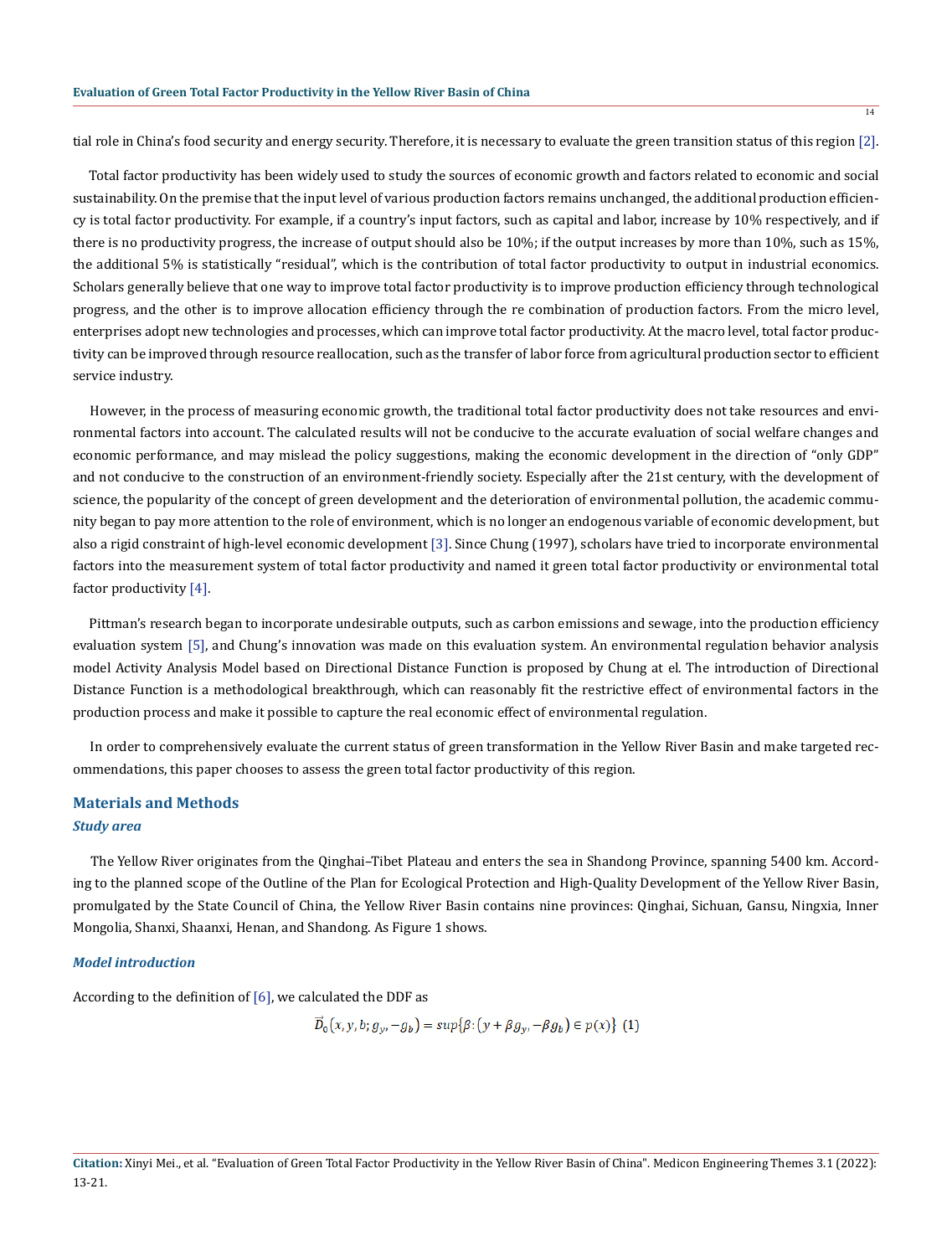

 We used the SBM - Undesirable model and Malmquist - Lunberger index to construct a green total factor productivity index for each province in the Yellow River Basin for the period 2014-2020 [7, 8].

#### *SBM-Undesirable model*

 Data Envelopment Analysis (DEA) is widely used in the field of efficiency evaluation in management and economics. As a non-parametric frontier method, DEA method can evaluate efficiency without setting the specific form of the production function and the weights of environmental indicators and has a higher objectivity. Traditional radial DEA does not address the input-output relaxation problem, which may lead to biased results, so Tone [9] introduced a more effective SBM model, which can effectively avoid the errors caused by radial and angular selection.

Suppose a system has n decision units  $(DMU_j, j = 1, 2, ..., n)$  and each decision unit has three types of input-output indicators  $(i = 1, 1)$ *2, …, m*). Each DMU has three types of input-output indicators, including m inputs (*i = 1, 2,… , m*), s1 desired outputs and s2 non-desired outputs, represented by vectors:  $x \in \mathbb{R}^m$ ,  $y^g \in \mathbb{R}^{s_1}$ ,  $y^b \in \mathbb{R}^{s_2}$ , and the matrices X,  $Y^g$ ,  $Y^b$  are defined as follows:

$$
X = \left[x_{1}, x_{2}, ..., x_{n}\right] \in R^{m \times n}, \ Y^g = \left[y_{1}^{g}, y_{2}^{g}, ..., y_{n}^{g}\right] \in R^{s1 \times n}, \ Y^b = \left[y_{1}^{b}, y_{2}^{b}, ..., y_{n}^{b}\right] \in R^{s2 \times n}.
$$

According to the input-output reality, where  $X>0$ ,  $Y^s>0$ ,  $Y^s>0$ . Therefore, the production possibility set under the condition of constant payoff to scale (CRS) is defined as:

$$
P = \{(x, y^g, y^b) \mid x \ge \lambda X, y^g \le \lambda Y^g, y^b \ge \lambda Y^h, \lambda \ge 0\} \quad (2)
$$

In the Equation (2),  $\lambda$  is a weighting variable with a non-negative value. The formula indicates that the actual input is not lower than the frontier input level, the actual desired output does not exceed the frontier desired output, and the actual non-desired output is not lower than the frontier non-desired output.

The expression of the SBM model is as follows.

$$
\begin{split} \min \rho = \frac{1-\frac{1}{m}\sum_{i=1}^{m}\frac{\bar{s_i}}{\bar{u}_a}}{1+\frac{1}{s_1+s_2}\left(\sum_{r=1}^{s_1}\frac{s_r^p}{\bar{s}_r^p}+\sum_{r=1}^{s_2}\frac{s_r^p}{\bar{s}_{r^0}^p}\right)} \\ \min \limits_{\text{min}} \\ s.t \begin{cases} x_0 = \lambda X+s \\ y_0^g = \lambda y^g+s^g \\ y_0^h = \lambda y^b+s^b \\ \text{min} \\ y_0^h = \lambda y^b+s^b \end{cases} \end{split} \quad \begin{split} \text{(3)} \\ \text{(3)} \\ \text{(4)} \\ \text{(5)} \\ \text{(6)} \\ \text{(7)} \\ \text{(8)} \\ \text{(9)} \\ \text{(9)} \\ \text{(9)} \\ \text{(9)} \\ \text{(9)} \\ \text{(9)} \\ \text{(9)} \\ \text{(9)} \\ \text{(1)} \\ \text{(1)} \\ \text{(1)} \\ \text{(1)} \\ \text{(1)} \\ \text{(1)} \\ \text{(1)} \\ \text{(1)} \\ \text{(1)} \\ \text{(1)} \\ \text{(1)} \\ \text{(1)} \\ \text{(1)} \\ \text{(1)} \\ \text{(1)} \\ \text{(1)} \\ \text{(1)} \\ \text{(1)} \\ \text{(1)} \\ \text{(1)} \\ \text{(1)} \\ \text{(1)} \\ \text{(1)} \\ \text{(1)} \\ \text{(1)} \\ \text{(1)} \\ \text{(1)} \\ \text{(1)} \\ \text{(1)} \\ \text{(1)} \\ \text{(1)} \\ \text{(1)} \\ \text{(1)} \\ \text{(1)} \\ \text{(1)} \\ \text{(1)} \\ \text{(1)} \\ \text{(1)} \\ \text{(1)} \\ \text{(1)} \\ \text{(1)} \\ \text{(1)} \\ \text{(1)} \\ \text{(1)} \\ \text{(1)} \\ \text{(1)} \\ \text{(1)} \\ \text{(1)} \\ \text{(1)} \\ \text{(1)} \\ \text{(1)} \\ \text{(1)} \\ \text{(1)} \\ \text{(1)} \\ \text{(1)} \\ \text{(1)} \\ \text{(1)} \\ \text{(1)} \\ \text{(1)} \\ \text{(1)} \\ \text{(1)} \\ \text{(1)} \\ \text{(1)} \\ \text{(1)} \\ \text{(1)} \\ \text{(1)} \\ \text{(1)} \\ \text{(1)} \\ \text{(1)} \\ \text{(1)} \\ \text{(1)} \\ \text{(1)} \\ \text{(1)} \\ \text{(1)} \\ \text{(1)} \\ \text{(1)} \\ \text{(1
$$

**Citation:** Xinyi Mei., et al. "Evaluation of Green Total Factor Productivity in the Yellow River Basin of China". Medicon Engineering Themes 3.1 (2022): 13-21.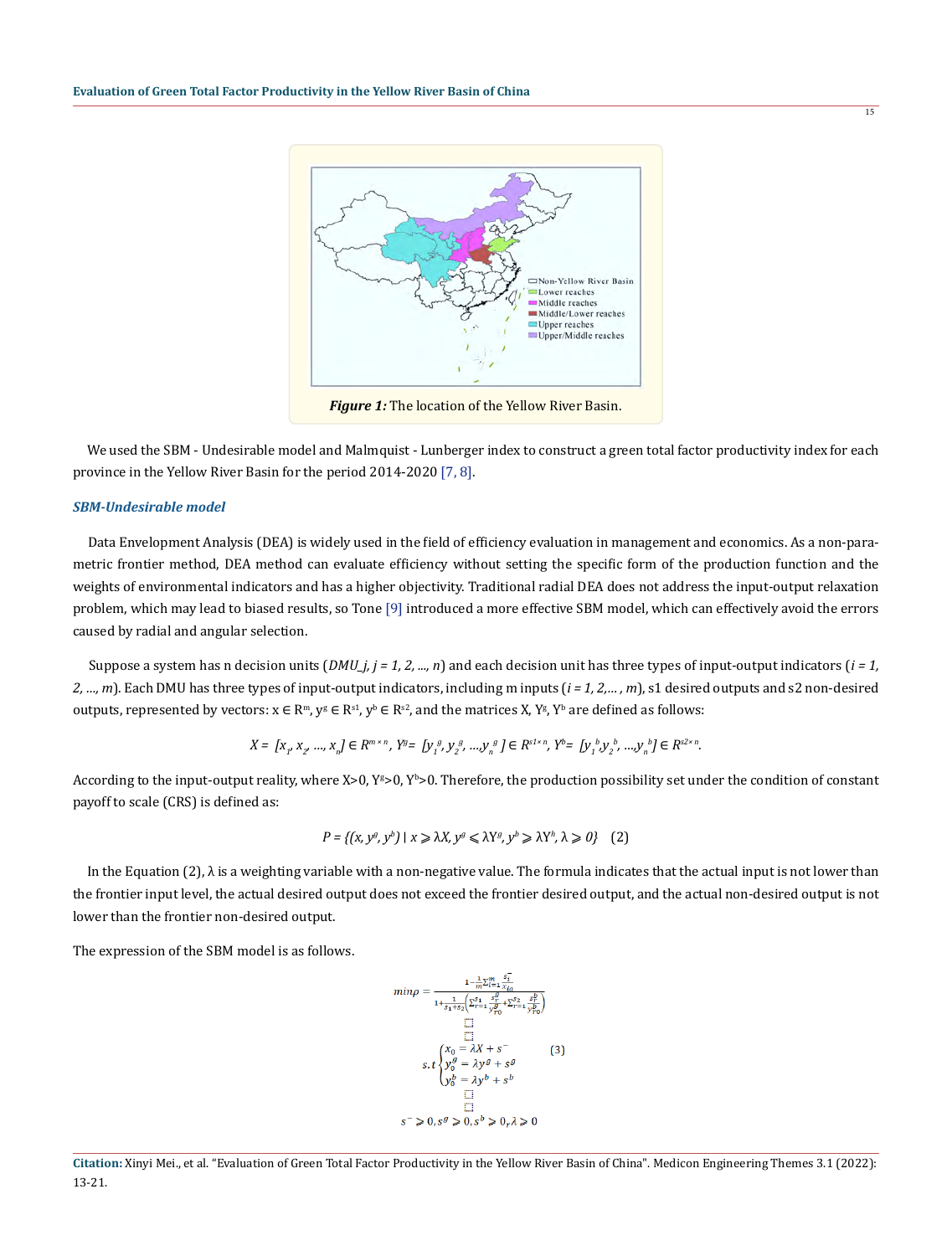Where s denotes the slack variables and  $\lambda$  is the weight vector. When  $p=1$ , the slack variables are all zero, the corresponding decision unit is valid; when  $0 < \rho < 1$ , the corresponding decision unit is invalid, and the input-output can be improved by eliminating the slack.

#### *Malmquist -Lunberger index*

 In 1953, the Swedish economist Sten Malmquist introduced the idea of using the ratio of scaling factors to construct an index of consumption quantities, which is actually the number of times a given consumption mix needs to be scaled in order to reach a certain non-differentiable surface [10]. This idea was applied to productivity analysis by many researchers and named the Malmquist productivity index [11]. The Malmquist index does not take into account negative output, so Chung et al. extended the Malmquist index to the Malmquist-Lunberger index (later referred to as the ML index) by adding environmental factors to the Malmquist index.

We can define the Malmquist -Lunberger index from period  $t$  to period  $t + 1$  as:

$$
ML_{-}\text{ TFP } P_t^{t+1} = \left[ \frac{\left(1 + \overrightarrow{D_0^t}(x^t, y^t, b^t, y^t, -b^t)\right)}{\left(1 + \overrightarrow{D_0^t}(x^{t+1}, y^{t+1}, b^{t+1}, y^{t+1}, -b^{t+1})\right)} \times \frac{\left(1 + \overrightarrow{D_0^{t+1}}(x^t, y^t, b^t, y^t, -b^t)\right)}{\left(1 + \overrightarrow{D_0^{t+1}}(x^{t+1}, y^{t+1}, b^{t+1}, y^{t+1}, -b^{t+1})\right)}\right]^2 (4)
$$

 $\mathbf{1}$ 

 Where *ML\_TFP* > 0 indicates green total factor productivity growth and *ML\_TFP* < 0 indicates green total factor productivity decline. ML can be further decomposed into an index of efficiency change and an index of technological change, both of which are calculated as follows.

$$
ML_{t}^{t+1} = ML_{t}EFFCH \times ML_{t}TECH
$$
\n
$$
ML_{t}^{t+1} = \frac{\left(1 + \overline{D}_{0}^{t}(x^{t}, y^{t}, b^{t}; y^{t}, -b^{t})\right)}{\left(1 + D_{0}^{t+1}(x^{t+1}, y^{t+1}, b^{t+1}; y^{t+1}, -b^{t+1})\right)}
$$
\n
$$
ML_{t}TECH_{t}^{t+1} = \left[\frac{\left(1 + \overline{D}_{0}^{t}(x^{t+1}, y^{t+1}, b^{t+1}; y^{t+1}, -b^{t+1})\right)\left(1 + D_{0}^{t+1}(x^{t+1}, y^{t+1}, b^{t+1}; y^{t+1}, -b^{t+1})\right)}{\left(1 + \overline{D}_{0}^{t}(x^{t}, y^{t}, b^{t}; y^{t}, -b^{t})\right)}\right]^{2}
$$
\n
$$
(1 + \overline{D}_{0}^{t}(x^{t}, y^{t}, b^{t}; y^{t}, -b^{t})
$$

 Where ML\_EFFCH denotes output growth caused by changes in production efficiency and ML\_TECH denotes output growth caused by technological progress. ML\_EFFCH > 0 and ML\_TECH > 0 denote technical efficiency increase and technological progress, respectively, and conversely, ML\_EFFCH < 0 and ML\_- TECH < 0 denote technical efficiency decline and technological regression, respectively. The calculation of Equation (6) requires solving four directional distance functions, including the current period directional distance functions  $\bar{p}_b^k(x^t, y^t, b^t; y^t, -b^t)$  and  $\bar{p}_b^{k+1}(x^{t+1}, y^{t+1}, b^{t+1}; y^{t+1}, -b^{t+1})$ , and two mixed directional distance functions  $\bar{p}_b^k(x^{t+1}, y^{t+1}, b^{t+1}; y^{t+1}, -b^{t+1})$  and  $D_0^{t+1}(x^t, y^t, b^t; y^t, -b^t)$ .

#### *Data source*

The factors for the ML index calculation in this paper are shown in Table 1.

| <i><u><b>Indicators</b></u></i> | <b>Variables</b>          | <b>Data source</b>                   | <b>Unit</b>                  |  |
|---------------------------------|---------------------------|--------------------------------------|------------------------------|--|
| Input                           | Capital                   | Follow the method of $[12]$          | 100 million yuan             |  |
|                                 | Labor                     | Statistical Yearbook by Province     | $10,000$ people              |  |
|                                 | Energy                    | <b>Energy Statistics Yearbook</b>    | 10,000 tons of standard coal |  |
| Output                          | GDP (Desired output)      | National Statistical Yearbook (2013) | 100 million yuan             |  |
|                                 |                           | constant prices)                     |                              |  |
|                                 | CO2 (Non-desired outputs) | <b>CEADS</b> [13]                    | Million tons                 |  |

*Table 1:* Factors in the ML index.

Descriptive statistics of all parameters are shown in Table 2.

**Citation:** Xinyi Mei., et al. "Evaluation of Green Total Factor Productivity in the Yellow River Basin of China". Medicon Engineering Themes 3.1 (2022): 13-21.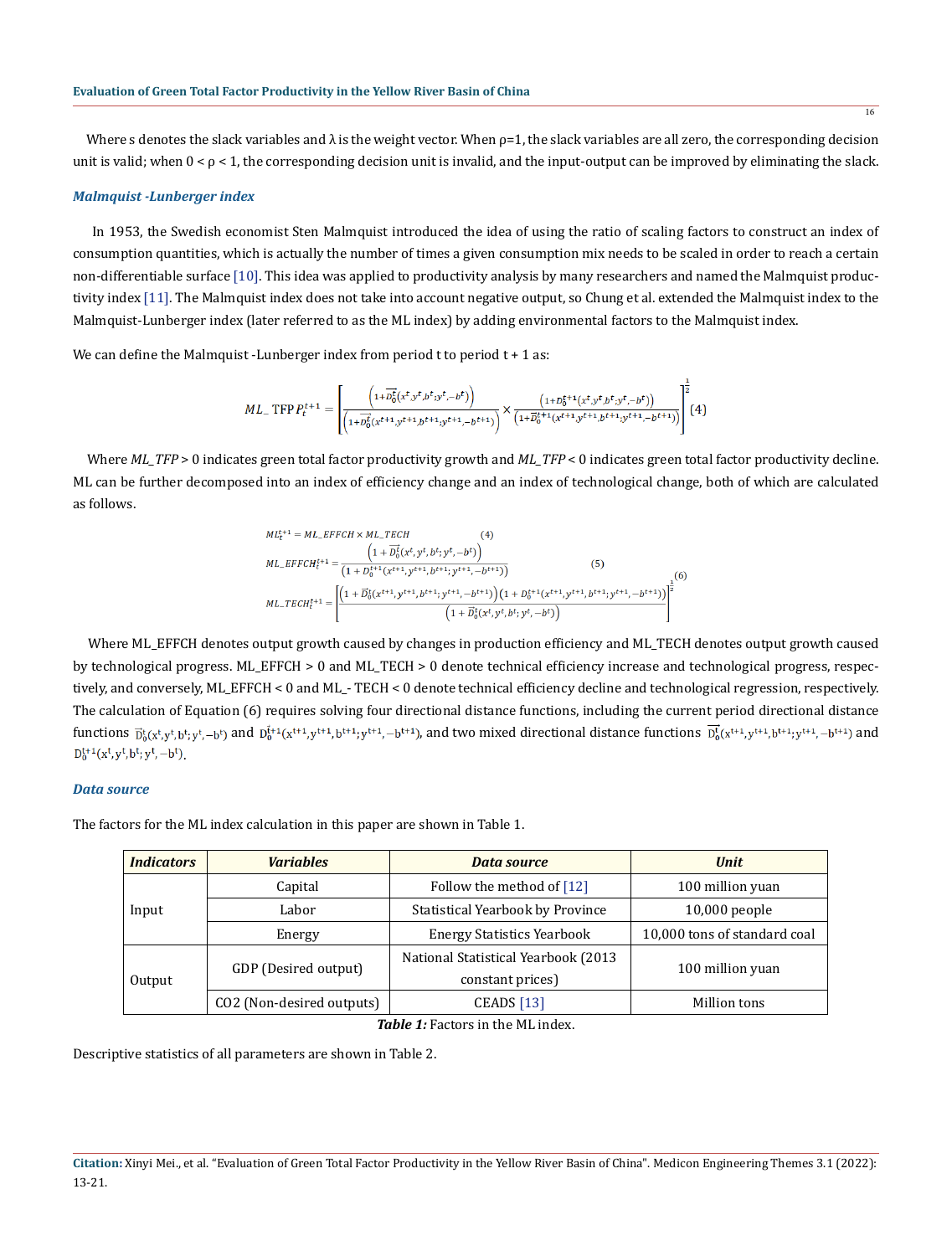| <b>Variables</b> | <b>Mean</b> | <b>Max</b>  | <b>Min</b> | <b>Standard deviation</b> |
|------------------|-------------|-------------|------------|---------------------------|
| Capital          | 2602.997    | 6737        | 314.2      | 2013.745                  |
| Labor            | 13830.282   | 37036.11585 | 2222.98    | 10898.491                 |
| Energy           | 17027.180   | 42000       | 3768       | 10313.852                 |
| GDP              | 23635.717   | 73129       | 2122.06    | 20558.001                 |
| CO <sub>2</sub>  | 394.942     | 992.4525723 | 47.9       | 256.265                   |

*Table 2:* Descriptive statistics of variables.

#### **Results and Discussion**

 MaxDea8 software was used to calculate the green total factor productivity GML for the relevant input-output indicators, and the results are as follows.

#### *Time Series Analysis*



 As can be seen from Figure 2, the green ML index of the Yellow River Basin provinces shows an overall increasing trend during 2014- 2020. However, after 2017, the GTFP in the Yellow River Basin, although still positive, grew at a significantly slower rate than in 2016 and 2017. This indicates that the effect of the original green transformation policy has diminishing marginal effect after 2017, and the related policy design needs to be upgraded and updated.

 Further analysis of GTFP changes across provinces was conducted (Figure 3). We find significant variation in GTFP changes across provinces, with several provinces excelling in this indicator, especially in Qinghai and Ningxia, where the change from ML less than 1 to ML greater than 1 was achieved around 2016, indicating that the green total factor productivity of the two places has increased significantly. In 2020, among the nine provinces, only Shanxi and Gansu have ML less than 1. Compared to the previous time period when they were in a more inefficient state, both Shanxi and Gansu experienced fluctuations in ML, which had reached a level of 1.32 in 2017, but did not maintain this growth trend afterwards. Apart from Shanxi and Gansu, Shaanxi's ML is around 1 in 2020, indicating that its green total factor productivity did not improve significantly in that year.

 Further decomposing the green total factor productivity of each province, it is found that the contribution of efficiency changes (EC), is much lower than that of technology changes (TC).

**Citation:** Xinyi Mei., et al. "Evaluation of Green Total Factor Productivity in the Yellow River Basin of China". Medicon Engineering Themes 3.1 (2022): 13-21.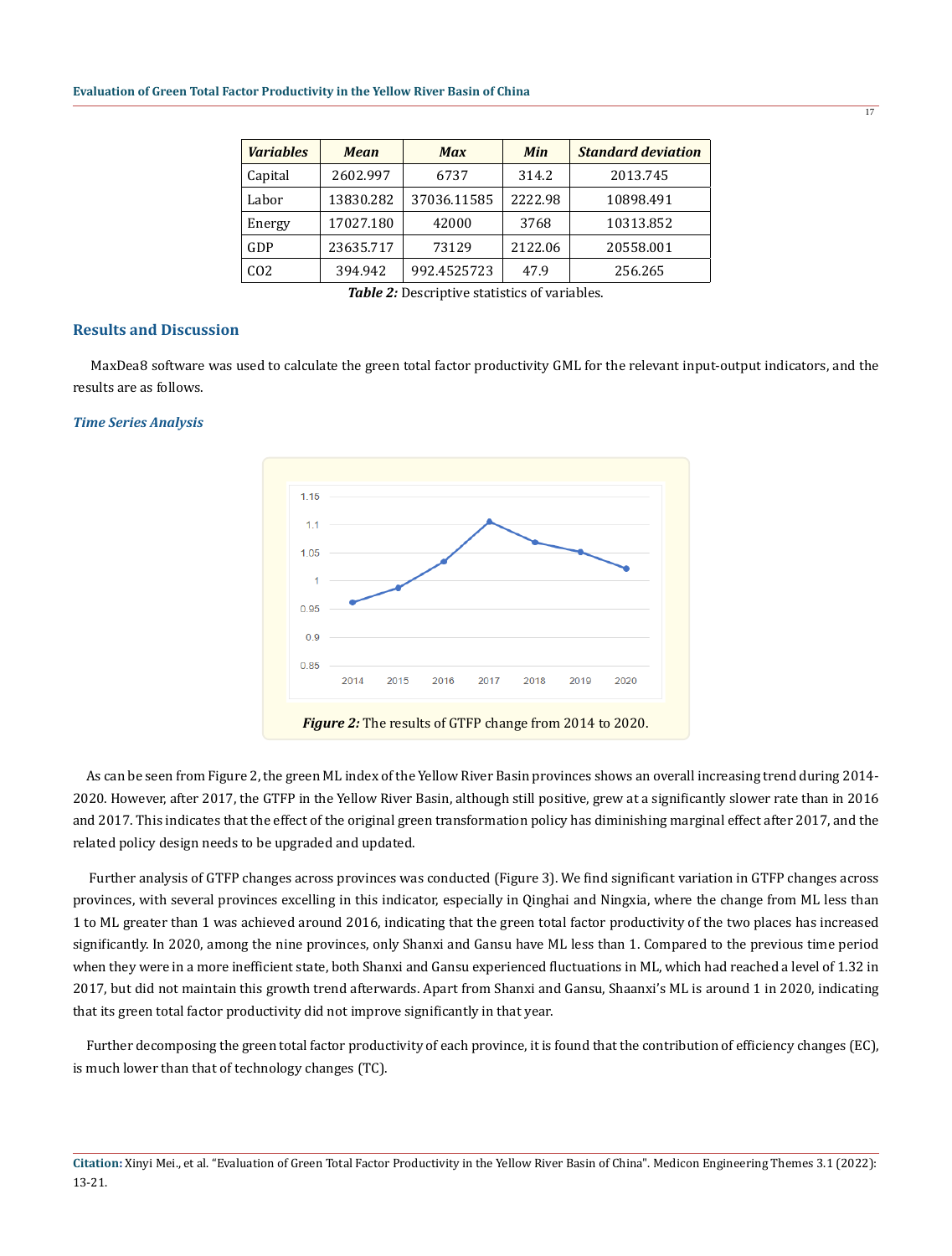

*Figure 3:* The results of GTFP change by province from 2014 to 2020.



 It can be seen from figure X that most provinces show a stable EC of 1, and only Henan, Inner Mongolia and Shanxi have changed in efficiency. From 2014 to 2016, the efficiency of Henan Province showed a positive change, while that of Inner Mongolia showed a

fluctuating trend, but it remained stable around 2020.

 Shanxi is the only province with a continuous decline in EC, which needs to be paid enough attention. Before 2012, Shanxi Province took large-scale coal mining as its pillar industry, resulting in environmental pollution, insufficient power for industrial upgrading and many other problems. With the depletion of coal resources, Shanxi Province has experienced a large-scale industrial adjustment, its tertiary industry has gradually become the leading industry, and people's work choices have also shifted from industry to service industry.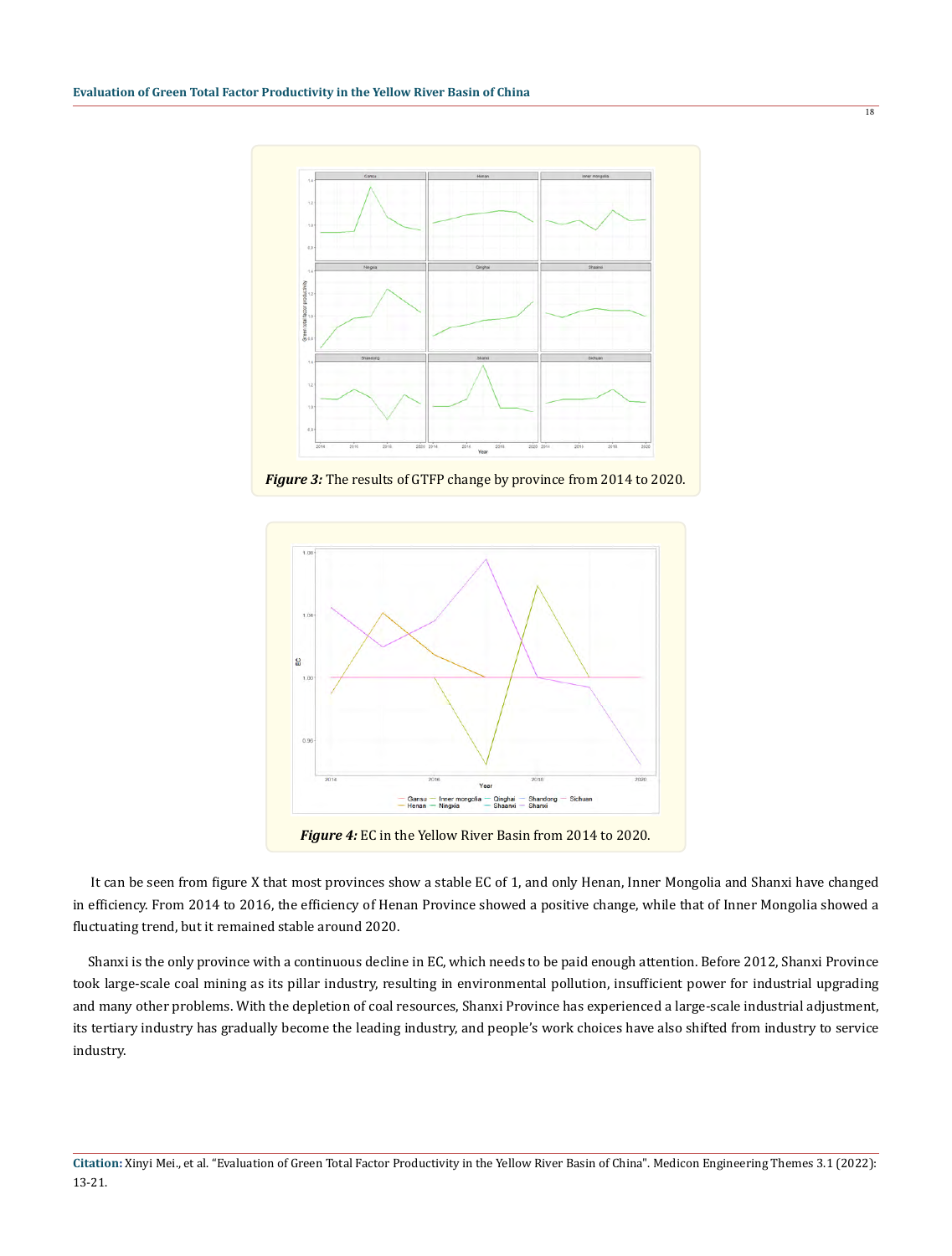#### *Spatial analysis*



19

*Figure 5:* Spatial distribution of GTFP in the Yellow River Basin (2014, 2020).

 From the perspective of spatial distribution of green total factor productivity (Figure 5), there was a great difference between the upper and middle lower reaches of the Yellow River Basin in 2014. Specifically, Qinghai, Gansu and Ningxia provinces have experienced a decline in green total factor productivity. Except Shanxi Province, the middle and lower reaches have shown an upward trend, and the GTFP score of Shanxi Province is also greater than 0.96, which is in a weak recession. In 2020, Qinghai Province, located in the upper reaches of the Yellow River, has made great progress in GTFP, which is the only province with a score of more than 1.1. Ningxia also shows a trend of progress, but it is worrying that Gansu Province is still lower than 0.96. In the middle and lower reaches, the GTFP level of Shanxi Province has declined significantly. Compared with 2014, the GTFP level of Shaanxi Province has declined slightly. From 2014 to 2020, the GTFP of Inner Mongolia, Shandong, Henan and Sichuan provinces is still higher than 1, showing a positive trend of green transformation.

 The average ML indices, EC and TC, for the upper and middle reaches of the Yellow River for the time period 2014 to 2020 are shown in Table 3. The change in the ML index of the Yellow River Basin is consistent with the economic level, with the downstream areas located in the eastern region making the greatest progress, followed by the midstream provinces located in the central region, and the upstream provinces located in the western region making the least progress. Despite the fragile ecological environment, backward agriculture and unreasonable industrial structure, the western region has maintained positive progress in efficiency and technology, which demonstrates the effectiveness of the "Western Development" policy.

| <b>Province</b> | <b>ML</b> index | EC     | TC <sub>1</sub> |
|-----------------|-----------------|--------|-----------------|
| Henan           | 1.0765          | 1.0066 | 1.0697          |
| Shandong        | 1.0573          | 1.0000 | 1.0573          |
| Downstream      | 1.0700          | 1.0030 | 1.0635          |
| Shaanxi         | 1.0312          | 1.0000 | 1.0312          |
| Shanxi          | 1.0540          | 1.0164 | 1.0349          |
| Midstream       | 1.0426          | 1.0082 | 1.0331          |
| Qinghai         | 0.9566          | 1.0000 | 0.9566          |
| Gansu           | 1.0214          | 1.0000 | 1.0214          |
| Sichuan         | 1.0694          | 1.0000 | 1.0694          |
| Inner mongolia  | 1.0373          | 1.0005 | 1.0363          |
| Ningxia         | 0.9996          | 1.0000 | 0.9996          |
| Upstream        | 1.0169          | 1.0001 | 1.0167          |

*Table 3:* Average index by province (ML, EC and TC).

**Citation:** Xinyi Mei., et al. "Evaluation of Green Total Factor Productivity in the Yellow River Basin of China". Medicon Engineering Themes 3.1 (2022): 13-21.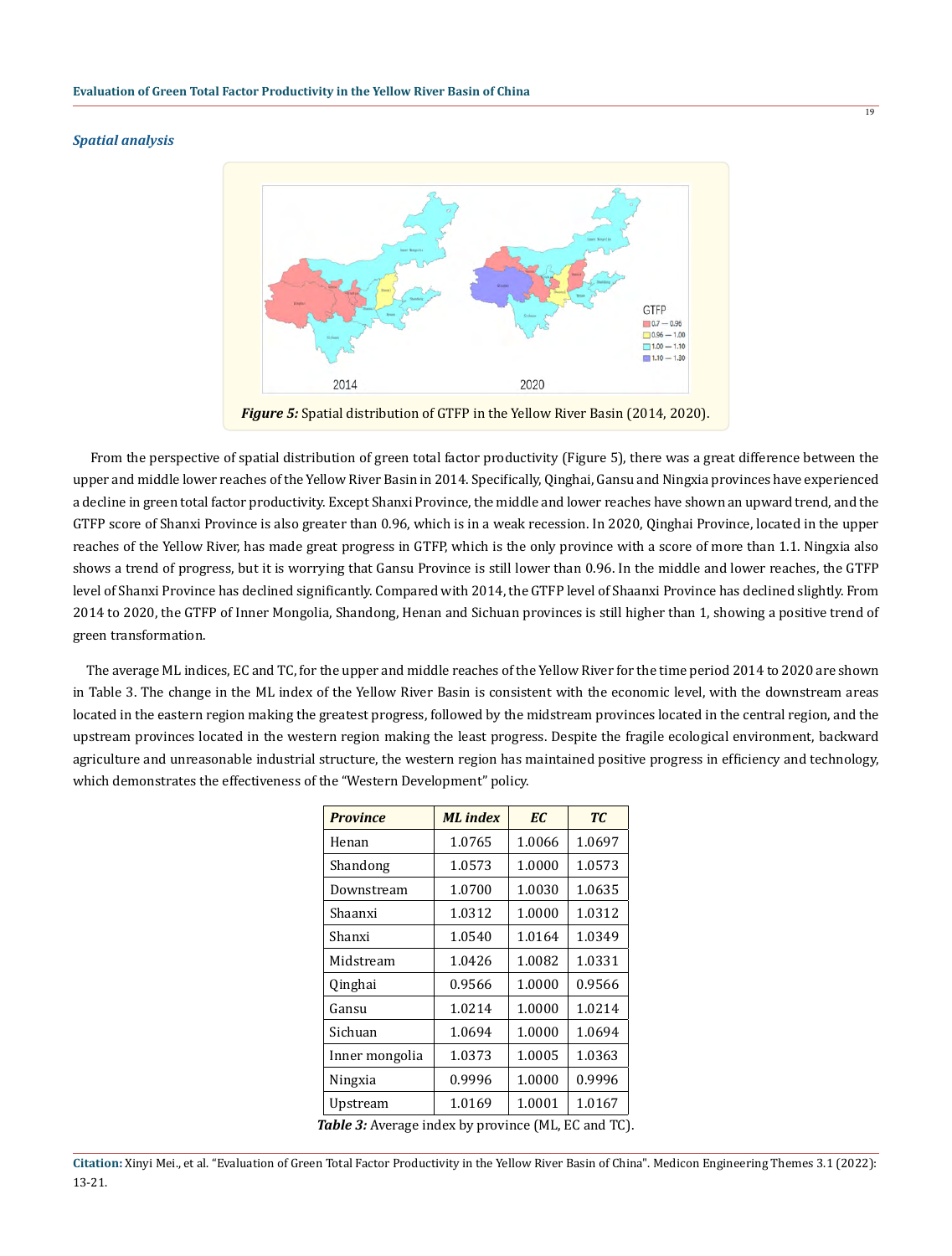#### **Conclusion**

 We analyze the green economic efficiency of the Yellow River Basin from a static perspective and find that the average efficiency value of the downstream region is the highest and has a steady increasing trend, the upstream region is the most stable, and the midstream region has the highest variation. Looking at green total factor productivity (GTFP) from a dynamic perspective reveals that most of the provinces in the Yellow River Basin show an increasing trend in the ML index, while Qinghai and Ningxia show a decrease in the ML index during this period, which requires more attention from local governments.

 The GTFP decomposition of each province revealed that the trend of ML index in Shandong, Shaanxi, Sichuan, Gansu, Qinghai and Ningxia is completely consistent with TC which means the change of GTFP is almost entirely from technological progress. While the change of GTFP in Shanxi mainly from technical efficiency improvement, and the change in GTFP in Henan and Inner Mongolia is partly from technical efficiency improvement and partly from technical progress.

 The GTFPs of Shaanxi, Henan, and Sichuan provinces are relatively stable. Shandong and Inner Mongolia show a W-shaped fluctuation, indicating that their attitudes toward environmental protection have undergone a shift during this period. Ningxia, Gansu, Sichuan and Shanxi show inverted-V shifts, indicating that their green transformation is not sustainable. In terms of spatial distribution, the green transformation in the lower reaches of the Yellow River basin is faster than in the middle and upper reaches. Compared with the upstream areas, the midstream areas face more pressure for green transformation. It is necessary to improve the technical efficiency and Overall, the GTFP of the nine provinces in the Yellow River Basin for 2014-2020 is stable and trending in a positive direction, but the changes vary significantly from province to province, and the Yellow River basin and the economic development of the nine provinces it passes through have their own characteristics. Therefore, there is no need to determine a pattern, and each province should formulate relevant policies to improve GTFP according to the local actual situation.

 Faced with the spatial variability of GTFP in the Yellow River Basin, Shandong, Henan, Gansu, and Sichuan should focus on the improvement of technical efficiency (EC). Shanxi, Shaanxi, and Inner Mongolia should pay more attention to technological progress (TC). Ningxia and Qinghai should balance technical progress and technical efficiency to improve GTFP.

#### **Reference**

- 1. Y Chen., et al. "Sustainable development in the Yellow River Basin: Issues and strategies". Journal of Cleaner Production 263 (2020): 121223.
- 2. C Kennedy., et al. "Greenhouse Gas Emissions from Global Cities". Environ. Sci. Technol 43.19 (2009): 7297-7302.
- 3. C Chen, Q Lan, M Gao and Y Sun. "Green Total Factor Productivity Growth and Its Determinants in China's Industrial Economy". Sustainability 10.4 (2018): 4.
- 4. YH Chung, R Färe and S Grosskopf. "Productivity and Undesirable Outputs: A Directional Distance Function Approach". Journal of Environmental Management 51.3 (1997): 229-240.
- 5. RW Pittman. "Multilateral productivity comparisons with undesirable outputs". The Economic Journal 372 (1983): 883-891.
- 6. YH Chung, R Färe and S Grosskopf. "Productivity and Undesirable Outputs: A Directional Distance Function Approach". Journal of Environmental Management 51.3 (1997): 229-240.
- 7. B Wang and G Liu. "Energy Conservation and Emission Reduction and Green Economic Growth in China A Total Factor Productivity Based Perspective". China's Industrial Economy 05 (2015): 57-69.
- 8. S Chen. "China's Green Industrial Revolution: An Explanation Based on an Environmental Total Factor Productivity Perspective (1980-2008)". Economic Research 45.11 (2010): 21-34+58.
- 9. WW Cooper, LM Seiford and J Zhu. "Handbook on Data Envelopment Analysis". Springer Science & Business Media (2011).
- 10. S Malmquist. "Index numbers and indifference surfaces". Trabajos de estadística 4.2 (1953): 209-242.
- 11. DW Caves, LR Christensen and WE Diewert. "The economic theory of index numbers and the measurement of input, output, and productivity". Econometrica: Journal of the Econometric Society (1982): 1393-1414.

**Citation:** Xinyi Mei., et al. "Evaluation of Green Total Factor Productivity in the Yellow River Basin of China". Medicon Engineering Themes 3.1 (2022): 13-21.

 $\overline{20}$